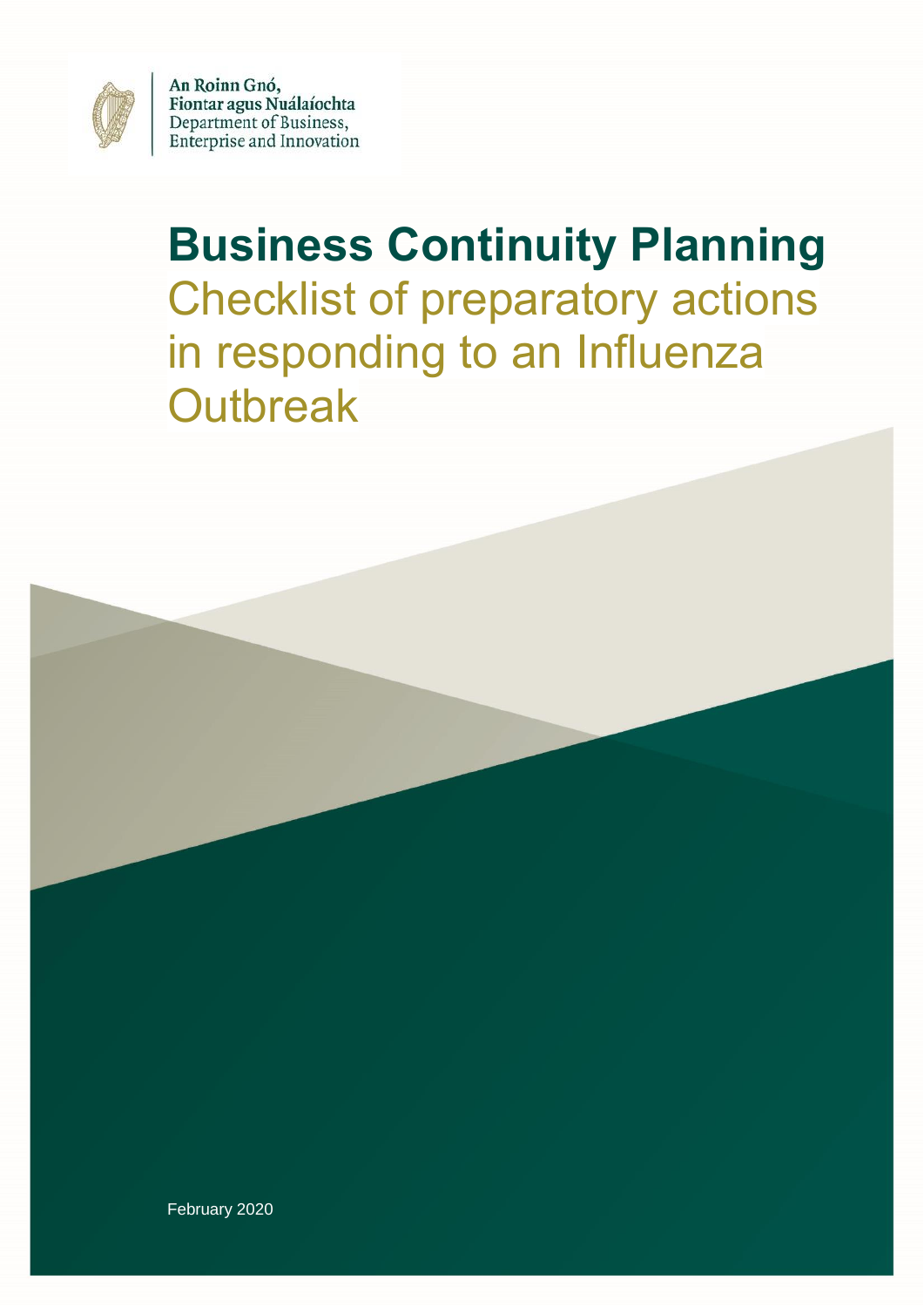#### **Responding to an Influenza Outbreak and Pandemic**

#### **BUSINESS CONTINUITY PLANNING CHECKLIST**

The following is a checklist of some of the key risks to the continuity of your business activities in the event of an influenza outbreaks and of preparatory actions that can be taken to respond.

In the event of a pandemic, your organisation should consider appointing a planning coordinator and/or team with defined responsibilities and budget for planning and for preparedness. A deputy should also be appointed.

If your organisation already has a business continuity planning process, you should consider addressing influenza outbreaks and pandemic preparedness within that process.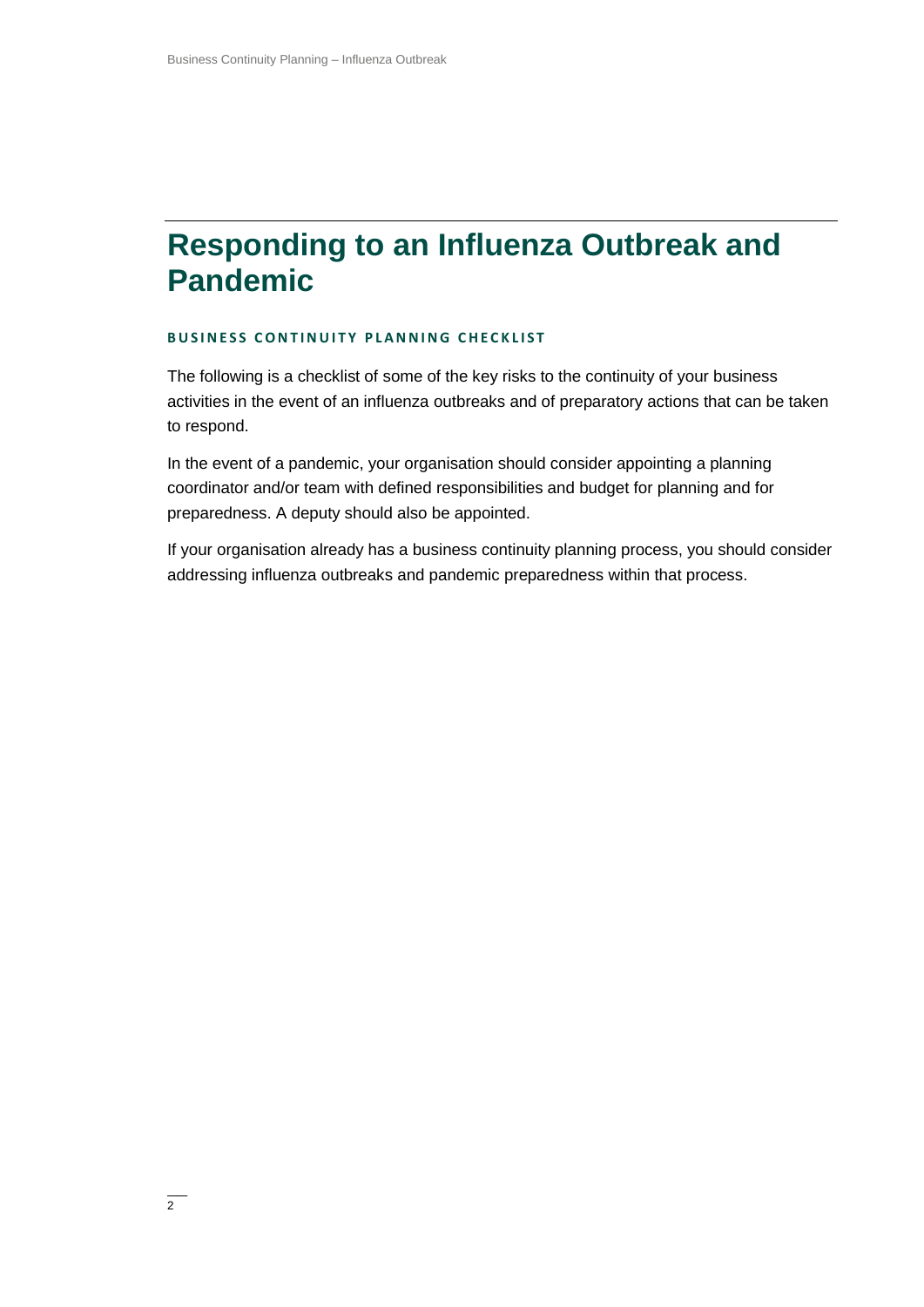# **Planning Activities**

| <b>Not</b><br><b>Started</b> | Underway Complete |                                                                                                            |
|------------------------------|-------------------|------------------------------------------------------------------------------------------------------------|
|                              |                   | 1.1 Assign responsibility for planning and<br>preparedness to a senior executive and a deputy              |
|                              |                   | 1.2 Obtain information on pandemic influenza                                                               |
|                              |                   | 1.3 Consult within the company, with workers and<br>worker representatives                                 |
|                              |                   | 1.4 Consult with suppliers on measures they are<br>taking and on potential disruptions to supply<br>chains |
|                              |                   | 1.5 Assess 'high level' impact on your business and<br>attach appropriate priority to the planning process |
|                              |                   | 1.6 Develop a business continuity plan                                                                     |
|                              |                   | 1.7 Establish authorities, triggers and procedures for<br>implementing plan                                |
|                              |                   | 1.8 Test the plan in exercises                                                                             |
|                              |                   | 1.9 Share best practice with other businesses                                                              |
|                              |                   | 1.10<br>Revisit plan periodically                                                                          |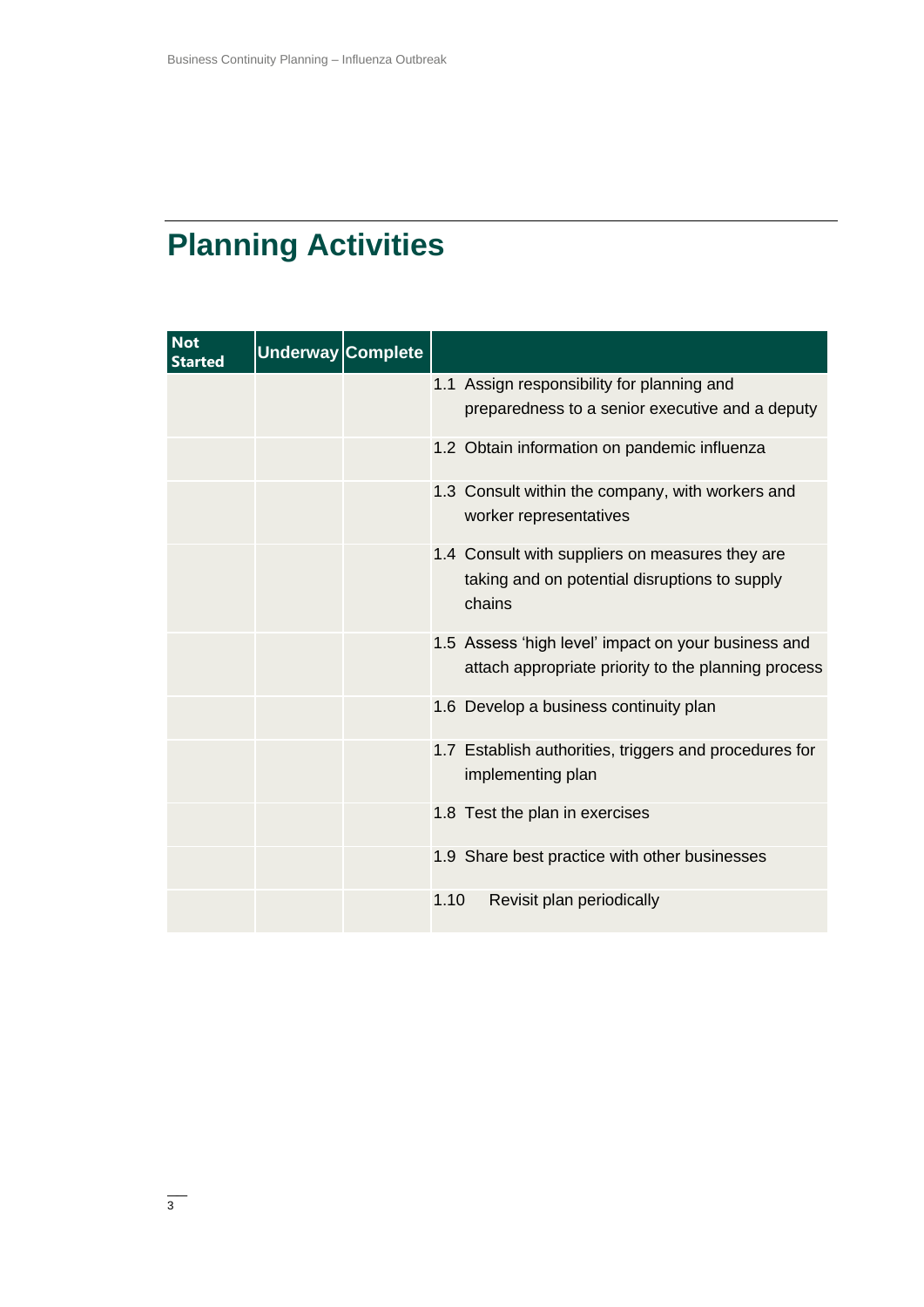## **Business Issues to Address**

| <b>Not</b><br>Started | Underway Complete |                                                                                                                                |
|-----------------------|-------------------|--------------------------------------------------------------------------------------------------------------------------------|
|                       |                   | 2.1 Identify critical activities and the employees and<br>inputs required to maintain them                                     |
|                       |                   | 2.2 Consider the possible impact of employee absences                                                                          |
|                       |                   | 2.3 Consider the possible impact of disruption to the<br>supply of inputs from suppliers in Ireland and<br>overseas suppliers  |
|                       |                   | 2.4 Examine the likely impact of a pandemic on your<br>market and on your customers' requirements                              |
|                       |                   | 2.5 Identify and agree strategic imperatives                                                                                   |
|                       |                   | 2.6 Understand the business need for face-to-face<br>meetings during a pandemic. Consider the potential<br>for remote working. |
|                       |                   | 2.7 Establish authorities, triggers and procedures<br>for implementing plan                                                    |
|                       |                   | 2.8 Consider the issues for business related travel<br>during a pandemic                                                       |
|                       |                   | 2.9 Consider the financial management implications<br>of a pandemic                                                            |
|                       |                   | 2.10 Examine the extent to which others will be<br>dependent on your business in the event of a<br>pandemic                    |
|                       |                   | 2.11 Consider the circumstances under which you might<br>decide to scale back or suspend operations during a<br>pandemic       |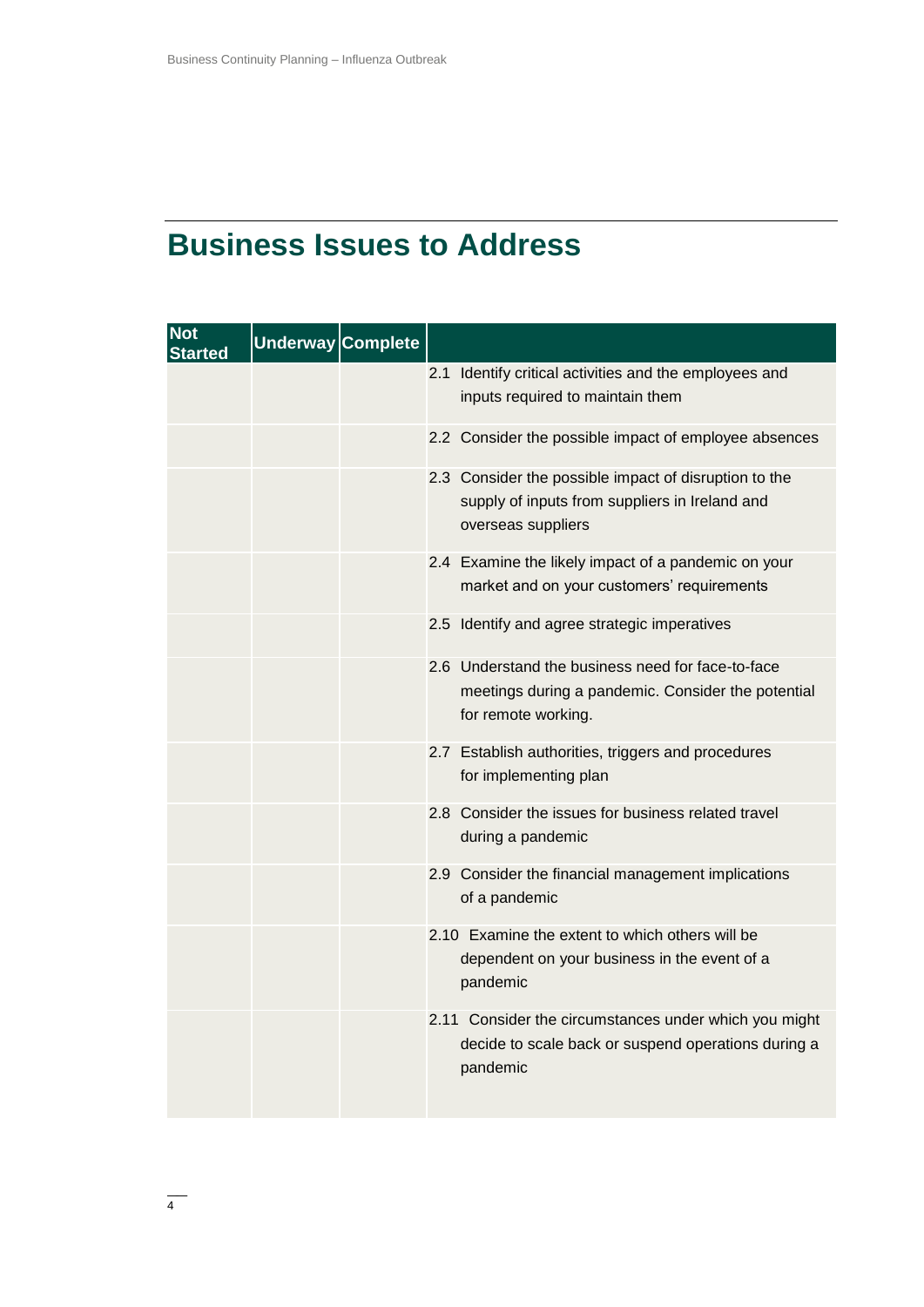# **Measures to Underpin Continuity**

| <b>Not</b><br><b>Started</b> | Underway Complete |                                                                                                                                                                                              |
|------------------------------|-------------------|----------------------------------------------------------------------------------------------------------------------------------------------------------------------------------------------|
|                              |                   | 3.1 Nominate deputies                                                                                                                                                                        |
|                              |                   | 3.2 Cross-train, and identify alternative sources<br>of labour                                                                                                                               |
|                              |                   | 3.3 Communicate with staff in a manner appropriate<br>to the current state of the pandemic alert                                                                                             |
|                              |                   | 3.4 Prepare emergency communications plan                                                                                                                                                    |
|                              |                   | 3.5 Plan for increased take-up of employee<br>welfare services                                                                                                                               |
|                              |                   | 3.6 Prepare policies on sick leave and<br>compassionate leave during a pandemic                                                                                                              |
|                              |                   | 3.7 Prepare policies on foreign travel during a<br>pandemic                                                                                                                                  |
|                              |                   | 3.8 Plan for the needs of staff overseas                                                                                                                                                     |
|                              |                   | 3.9 Make arrangements to assure supplies in the<br>event of a pandemic                                                                                                                       |
|                              |                   | 3.10<br>Consider the possibility of changes to your<br>product, your service, or your interaction<br>with customers, during a pandemic, and plan<br>for any changes you consider appropriate |
|                              |                   | 3.11<br>Review insurance coverage                                                                                                                                                            |